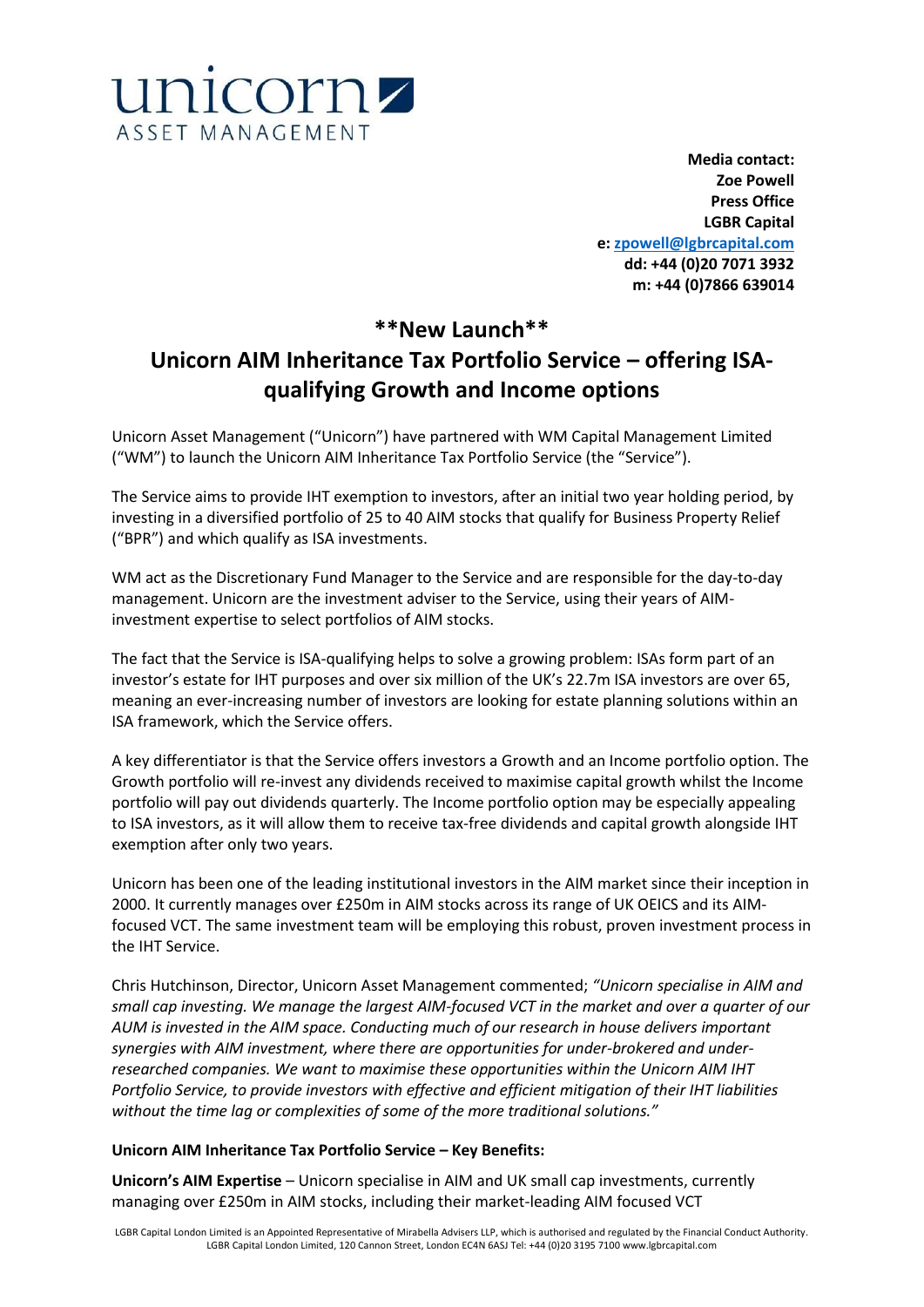**ISA Qualifying** – the twin benefits of tax-free capital growth and income, with IHT exemption after two years

**Income Portfolio Option** – dividends paid quarterly

**Simplicity** – no need for complex legal structures or medical underwriting

**Speed** – once investors have held shares qualifying for BPR for a minimum of two years their value will be exempt from IHT. More traditional forms of IHT planning (such as gifts or trusts) can take up to seven years to reach full exemption

**Control** – should an investor's personal or tax circumstances change (for example to pay for care fees) they have access to their investment at all times, unlike trust planning or gifts

**This press release does not constitute investment, legal, tax or other advice nor is it to be relied on in making an investment or other decision. This press release is not a solicitation, offer or recommendation to acquire or dispose of any investment or to engage in any other transaction. Unicorn Asset Management Ltd is authorised and regulated by the Financial Conduct Authority.**

### **NOTES TO EDITORS:**

#### **Unicorn Asset Management**

Unicorn Asset Management was established in 2000 and is an independently owned and managed company. It specialises in investing in UK small and mid-cap companies, AIM and fledgling markets.

Unicorn operates a team based approach to investment management and its experienced, committed and well-resourced investment team has 100+ years' of combined experience. Unicorn is focused on being the 'best not the biggest' and its funds aim to deliver long term outperformance. Unlike many investment firms, Unicorn is majority owned by its directors and managers, providing further incentive to help ensure that the funds deliver consistently strong performance.

Unicorn currently manages over £900 million across a range of funds designed to satisfy a variety of investor requirements, including UK Income, UK Growth, UK Smaller Companies, an investment trust and an AIM focused VCT.

#### **Unicorn AIM VCT**

Unicorn AIM VCT was launched in 2001. It is one of the largest VCTs in the market and also has one of the best performance track records amongst AIM-focused VCTs. In addition, Unicorn AIM VCT has a long established track record of making attractive, annual dividend payments.

Chris Hutchinson has been lead manager of Unicorn AIM VCT since 2005. The VCT is highly rated by independent reviewers Allenbridge, Bestinvest and Martin Churchill.

The VCT seeks to provide Shareholders with an attractive return from a diversified portfolio of investments, predominantly in the shares of AIM quoted companies, by maximising the stream of dividend distributions to Shareholders from the income and capital gains generated by the portfolio while maintaining its status as a Venture Capital Trust.

#### **Chris Hutchinson, Director & Senior Fund Manager**

Chris is the lead manager of Unicorn AIM VCT and has been a member of the Unicorn Investment Committee since he joined the firm in 2005. Prior to joining Unicorn, Chris was a Fund Manager at Montanaro Investment Managers for over eight years where he specialised in UK smaller companies.

## **Business Property Relief (BPR)**

Business Property Relief (BPR) was established by the government in 1976 with the aim of incentivising people to invest in trading businesses. BPR's original intention was to allow family businesses (i.e. one shareholder holding more than 50% of shares) to be passed from one generation to the next without incurring an IHT liability. Over time, reliefs were expanded as the government